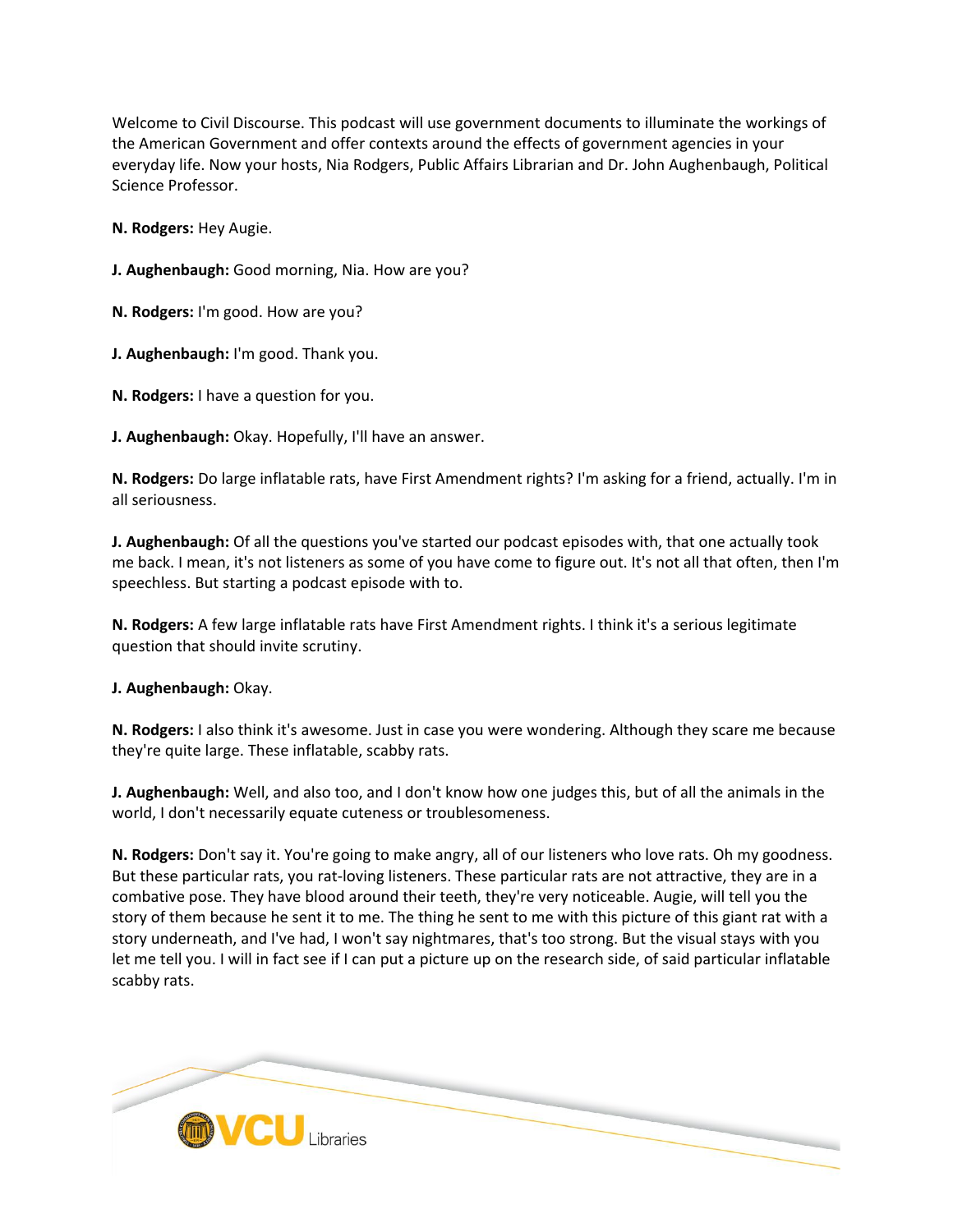**J. Aughenbaugh:** Yes. In all seriousness, the topic we're going to be looking at today, concerns a ruling of a federal agency, the National Labor Relations Board. From July of this year, the National Labor Relations Board, the NLRB, affirmed the decision of an administrative law judge within that agency, that inflatable rats, and they're actually known as scabby, the rat.

**N. Rodgers:** Yeah. This thing has a name.

**J. Aughenbaugh:** Yeah, It has a name. Stationed at a neutral private sector employers location, did not violate the authorizing legislation of the board. Okay?

**N. Rodgers:** Okay. Can we back up and start?

**J. Aughenbaugh:** Yes.

**N. Rodgers:** Start at the beginning. What I think of is the beginning. The National Labor Relations Board.

**J. Aughenbaugh:** Yes.

**N. Rodgers:** That's a government agency. Right?

**J. Aughenbaugh:** Yeah.

**N. Rodgers:** How does it come into being?

**J. Aughenbaugh:** Okay. The board was created in the late 1930s. This was part of the New Deal, NEA. The National Labor Relations Act is also sometimes referred to as the Wagner Act, because the prime sponsor of the legislation, was New York, Senator Robert Wagner. Basically, the Board was created as a federal agency to ensure the rights of workers in the United States. In particular, the right of workers to unionize. This was the federal law where the government actually recognized, that workers had a legal right to unionize and that this board would make sure that employers, would treat them fairly, and allow them to engage in union activities at the work sites of employers across the United States. You had a question.

**N. Rodgers:** I do have a question. In the 1930s, what you're getting is people moving away from personal farming, which was a huge amount of American labor. In the turn of the century, you're getting the Industrial Revolution where people move into cities, and now they're working in factories. Those conditions were in some cases, horrific. They were dangerous, they were deadly, and so, you start to see agitation for, we should have some rights here. We shouldn't just be made to work or not made to work because I guess you could always quit except then how would you pay your bills. But a workweek is not a 70-hour, in a freezing cold basement somewhere, no light, no whatever. You're starting to see those kinds of movements, and that's what brings out unions. The theory of a union is collective bargaining. We are going to, as a group of workers, say to our employer, this condition is unacceptable, whatever the condition is, right?

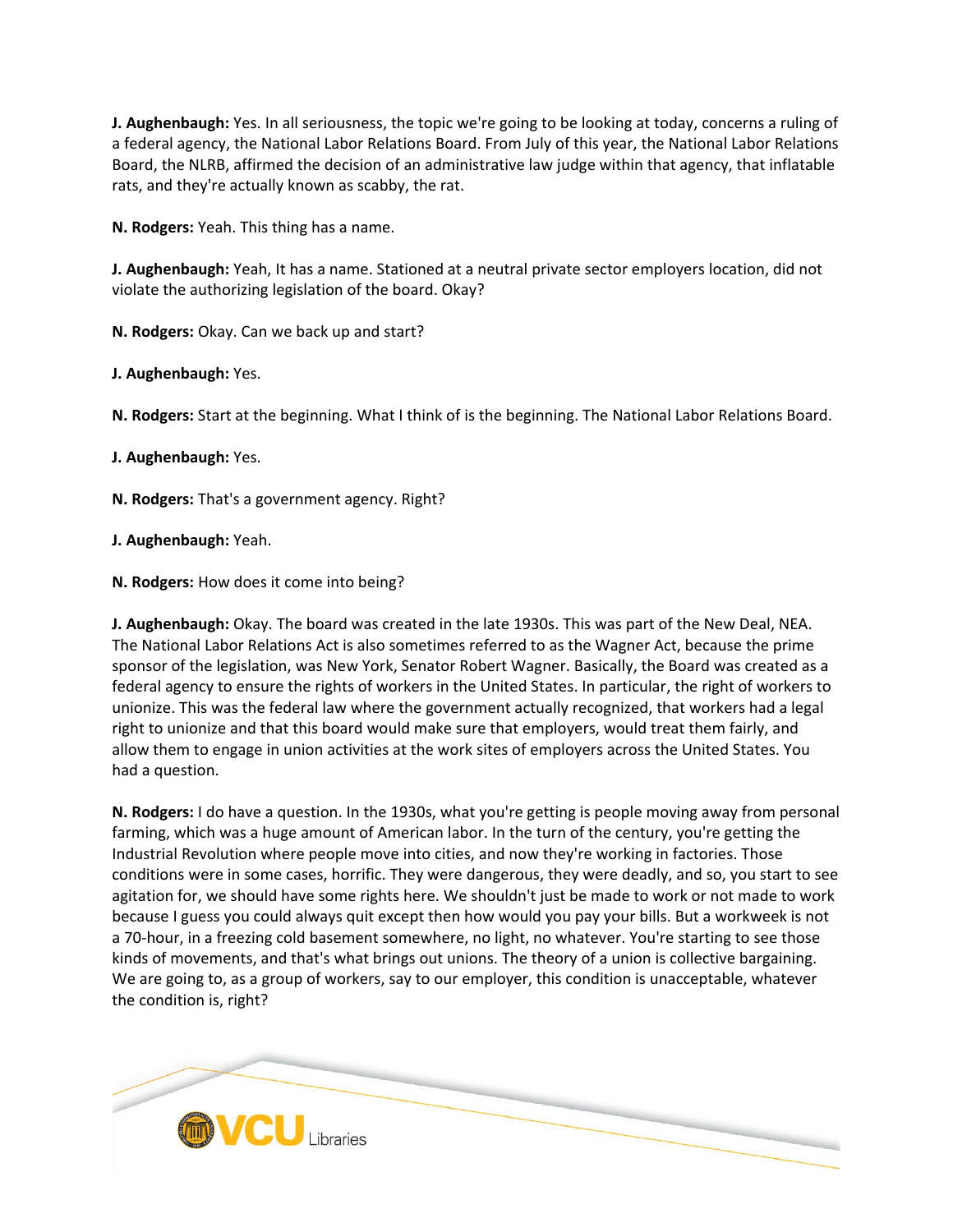# **J. Aughenbaugh:** Yes.

**N. Rodgers:** We want to be able to collectively bargain to have the condition mitigated in some way, either pay us more because it's dangerous, stop doing the thing you're doing because it's going to kill us. Then the government says, okay, we will set up some arbitration for this. Is that?

**J. Aughenbaugh:** Well, before the National Labor Relations Act, it was an unknown question as to whether or not the federal government, or for that matter, state governments would protect workers' rights to unionize, to bargain collectively.

# **N. Rodgers:** Okay.

**J. Aughenbaugh:** Because at various times, at the turn of the 20th century in the first roughly three decades, or the first two and 1/2 decades of the 20th century, sometimes the government would actually use government agents to stop labor strikes, or efforts to bargain collectively. Again, listeners, the theory of unions is that an employer can be successful in negotiating with an individual worker. I mean, because they can basically go in and tell an individual worker if you don't like to conditions, you don't like the pay, you don't like the hours we want you to work, well, then fine. Leave.

**N. Rodgers:** Don't let the door hit you where the good lord split you.

**J. Aughenbaugh:** That's right. Okay?

- **N. Rodgers:** As they say occasionally.
- **J. Aughenbaugh:** But if all of the workers.
- **N. Rodgers:** Oh well, we're all going to leave.
- **J. Aughenbaugh:** Okay.

**N. Rodgers:** Okay. Wait. No.

**J. Aughenbaugh:** Yeah. It is the collective, if you will power enforce the will by numbers. That will force an employer to negotiate in good faith, right?

## **N. Rodgers:** Okay.

**J. Aughenbaugh:** In an attempt to address these abysmal working conditions, in many industrial sites across the United States, the federal government, finally with the Wagner Act, the National Labor Relations Act, went ahead and said one; unions do have a legal right to exist. We're going to create an agency, that will make sure that these negotiations and these activities that both employers and employees might want to engage in are "fair." This will take us back to one of our favorite phrases in this

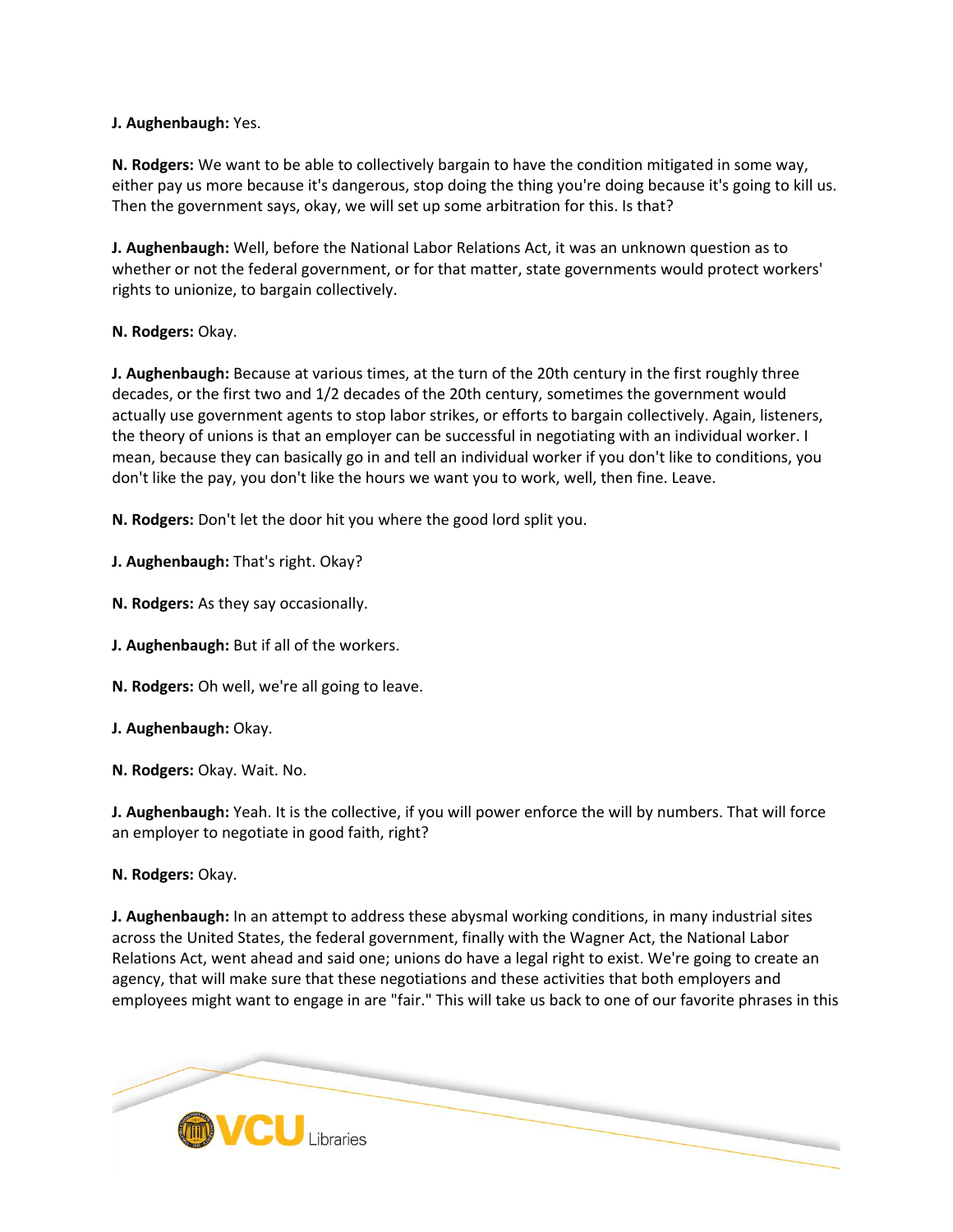podcast. Neither party is acting in an arbitrary and capricious manner. Now, almost immediately, the law, and the board, were challenged as being unconstitutional.

**N. Rodgers:** Well, I can't imagine that in a society based on capitalism, that the rights of the workers is going to be high and the priority of businesses to support. Rich dudes are going to say no.

**J. Aughenbaugh:** Yeah. Also, think about it in terms of capitalism. We have a US Constitution that has, if you will, enshrined as an important civil liberty property.

**N. Rodgers:** Right.

**J. Aughenbaugh:** In purely capitalist terms, workers are capital. They're are assets.

**N. Rodgers:** They're an asset, right.

**J. Aughenbaugh:** Okay. They are the property of the employer who has hired them as an agent. I know that sounds rather holding it personal.

**N. Rodgers:** No, but businesses, when they want to say good things to the employees they'll say, ''You're our best asset.''

# **J. Aughenbaugh:** Yes.

**N. Rodgers:** If you pull that sentence apart, you're like, wait, you think I'm an asset? Like you think I'm a thing you own. I don't feel that great about that. That's not what happens, what people do is clap and say, ''Yeah, they love us because they say we're great assets.'' I'm like but if you think about the definition of that, what they're saying is that your great chattel property, but anyway, separate issue we can discuss in an entirely different episode.

**J. Aughenbaugh:** Yeah, because the downside is the other characterization. You're not an asset, but you are a negative cost to our bottom line.

**N. Rodgers:** You're a liability.

**J. Aughenbaugh:** Yeah, you never want to hear that you are a liability or you're a negative cost on our bottom line. When you fall into that category, you should probably go ahead and update your resume, right?

**N. Rodgers:** Yeah. But when they're talking about you as an asset, they're trying to sell it to you as a good thing?

# **J. Aughenbaugh:** Good thing.

**N. Rodgers:** But this all comes back to your beloved favorite part of the Constitution.

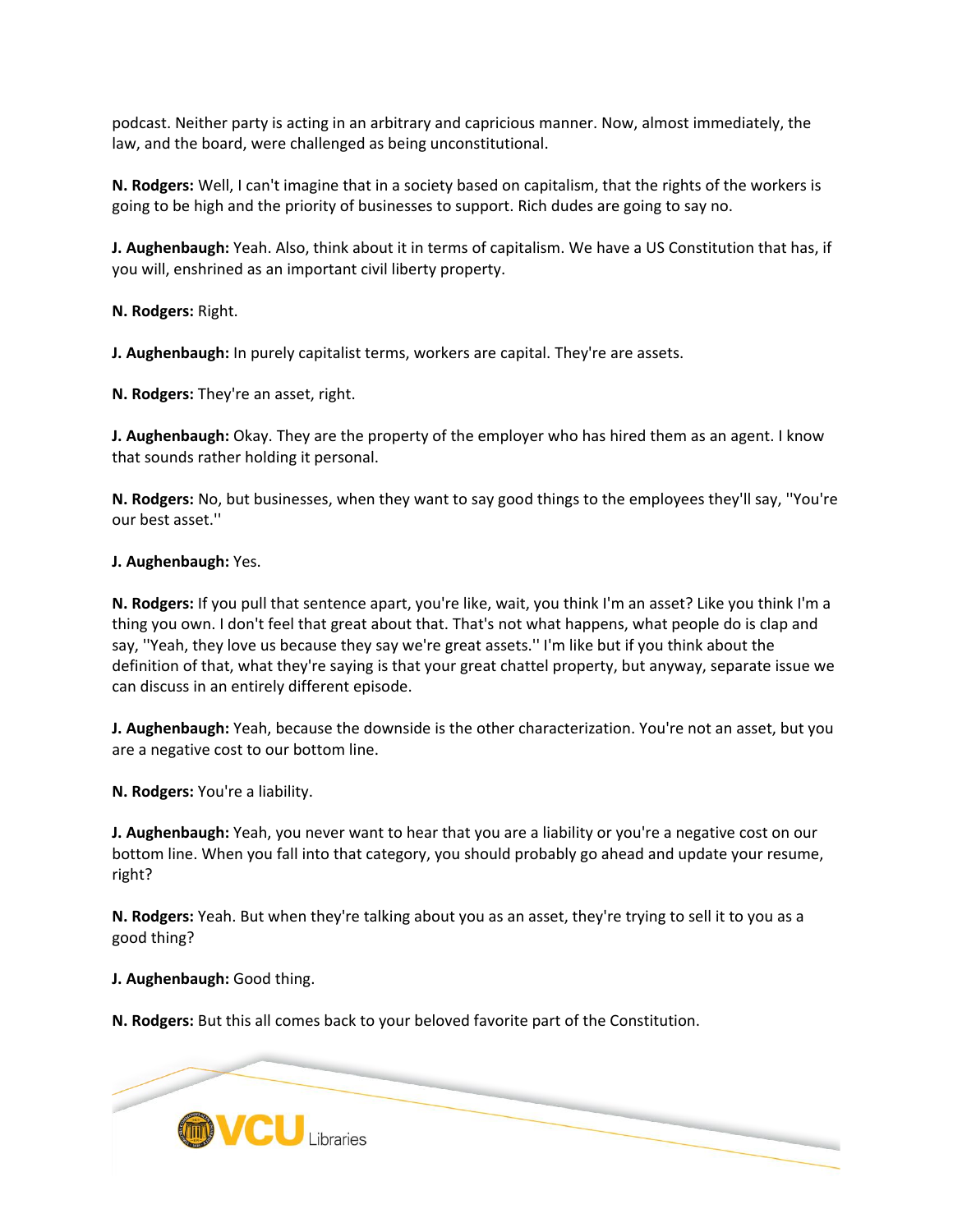**J. Aughenbaugh:** The Commerce Clause.

**N. Rodgers:** The Commerce Clause.

**J. Aughenbaugh:** Sure.

**N. Rodgers:** Everything in Aug's world, for listeners who have joining us for their first episode, let me warn you that every single thing that Aug ever thinks, feels exists in his world, he can draw a line back to the Commerce Clause in the Constitution.

**J. Aughenbaugh:** The Supreme Court case that I'm talking about was decided in 1937.

**N. Rodgers:** The one that upheld the [inaudible 00:12:14] creation?

**J. Aughenbaugh:** Yeah. The Supreme Court held in the case of the National Labor Relations Board versus Jones and Laughlin Steel Corporation, that Congress had the constitutional authority to pass the law, giving unions the right to organize, to negotiate collectively with employers because labor conditions, labor relations effect, as [inaudible 00:12:53] just pointed out, interstate commerce.

**N. Rodgers:** So Act gets created, steel companies like, no. This is not constitutional because this is [inaudible 00:13:09] current Supreme say. It turns out it is constitutional because you'll selling stuff. If you were just a charity, it wouldn't be constitutional. Sorry, you want to make money, that's commerce, go away.

**J. Aughenbaugh:** By the way Nia, and this is a slight digression, in historical aside, if you will. This is the case. Many constitutional law scholars point to as the Supreme Court changing its mind about the constitutionality of many new deal programs. Because it was in this case that Justice Owen Roberts voted with the majority and basically continue to do so for the rest of his time on the court, upholding the federal government's regulations of national economic conditions. Okay?

**N. Rodgers:** Okay. Because before hadn't there have been some contention between Roosevelt and the Supremes about the constitutionality of the new deal and various programs within the new deal and all that stuff.

**J. Aughenbaugh:** New deal, that's right. Prior to this case, a narrow majority of the Supreme Court, and Justice Owen Roberts would occasionally vote with four other Justices, and declare that new deal programs exceeded Congress's Commerce Clause authority. But this is the case of the ''the switch in time that saved nine'' because Robert switched if you will, his vote, his thinking on the constitutionality of the new deal, and it basically undercut FDR's court packing plan. Because you can't go ahead and claim that the Supreme Court is.

**N. Rodgers:** Biased against you if they support leader?

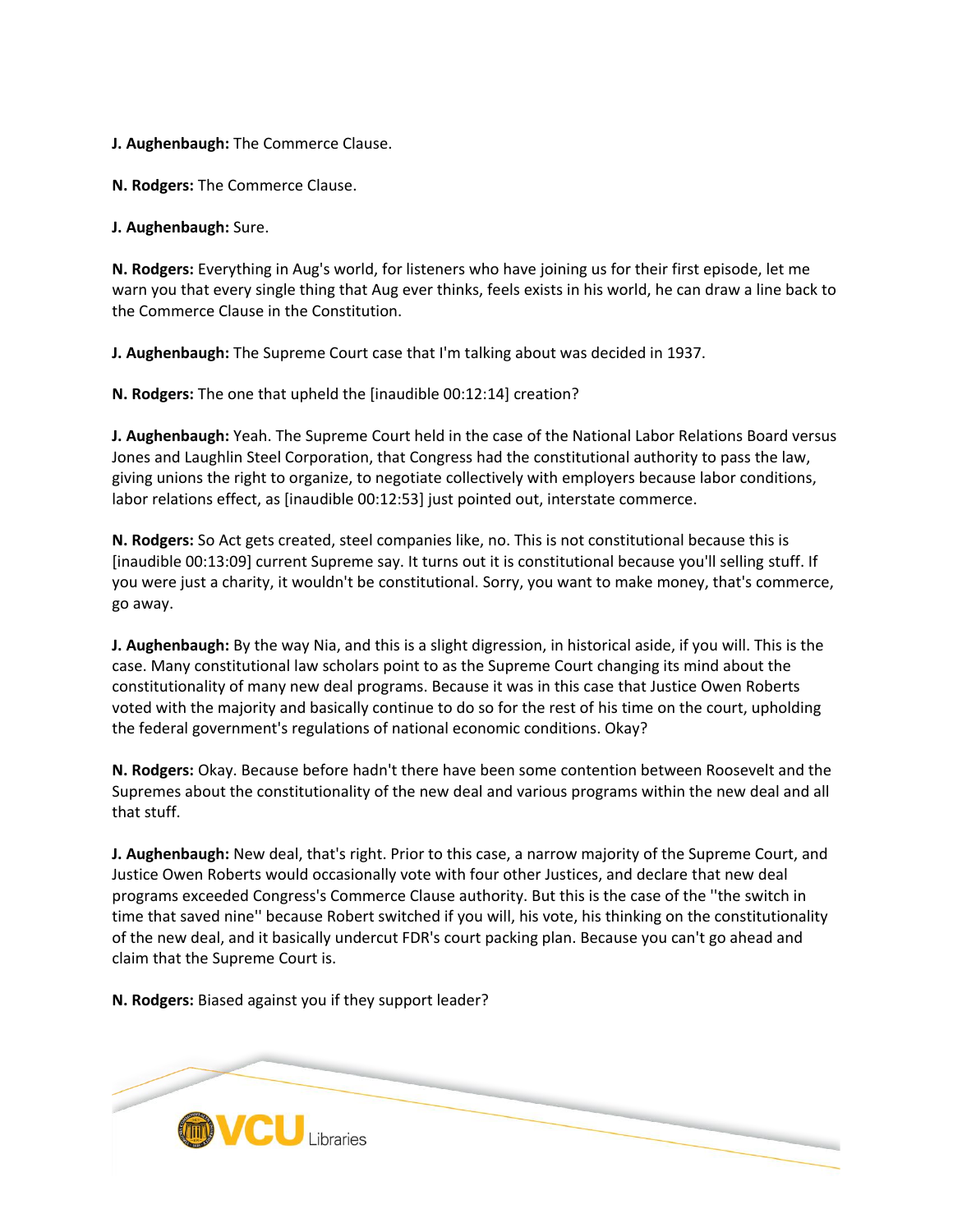**J. Aughenbaugh:** If they start upholding the programs that you are advocating for.

**N. Rodgers:** Quick giving me what I want because you're giving me what I want and I want to pack the court. No, that's not how this is going to work.

**J. Aughenbaugh:** Yeah. Any desire you might have to get rid of old, just federal judges who have antiquated notions about the nation's economy in the US Constitution, well, they seem to be coming along. They've adjusted their thinking. But anyways.

**N. Rodgers:** I'm sorry.

**J. Aughenbaugh:** That's the foundation of the National Labor Relations Board.

**N. Rodgers:** By the way, those decisions can be found many of them online. I'll put a link to him. But the older decisions from the '30s, '40s, '50s, are in print in the government documents system.

# **J. Aughenbaugh:** Yes.

**N. Rodgers:** They may not be your local library, but they can't be gotten for you if you're interested in seeing, and the labor board settles all kinds of disputes. It's not just Scabby the Rat which you're going to talk to us about in a few minutes. But they settle a lot of disputes about dangerous conditions, about what constitutes that in a particular situation, or whether an employer has been disregarding people's safety. They are part of that system that makes those decisions.

**J. Aughenbaugh:** The overall purpose of this particular podcast episode listeners is that Nia and I wanted to go ahead and explore the power and authority of a federal agency, the National Labor Relations Board, that many Americans probably don't know exist. But their rulings control so much of the interaction between workers and employers. Many of us have a tendency to think, well, until a case gets to the Supreme Court, nothing that the government does is final. But that's not the case, and the National Labor Relations Board is a really good example of how so much of what bureaucratic agencies do can have a huge impact on things like worker relationships with employers. In the case that we're talking about here, the National Labor Relations Board decision in the Scabby the Rat case, actually the official name of the case and it's long-winded, International Union of Operating Engineer's Local Union number 150, in cooperation with the International Union of Operating Engineer's, AFL-CIO, and here's the opposing party, Lippert Components Incorporated. We will give you a link to the PDF decision handed down by the National Labor Relations Board. I'm going to briefly discuss the case facts, Nia, and then we're going to talk about Scabby the Rat, okay?

# **N. Rodgers:** Okay.

**J. Aughenbaugh:** Lippert Components supplies component parts to the recreational vehicle industry. For our listeners who don't know, there is an entire industry that builds RVs, recreational vehicles.

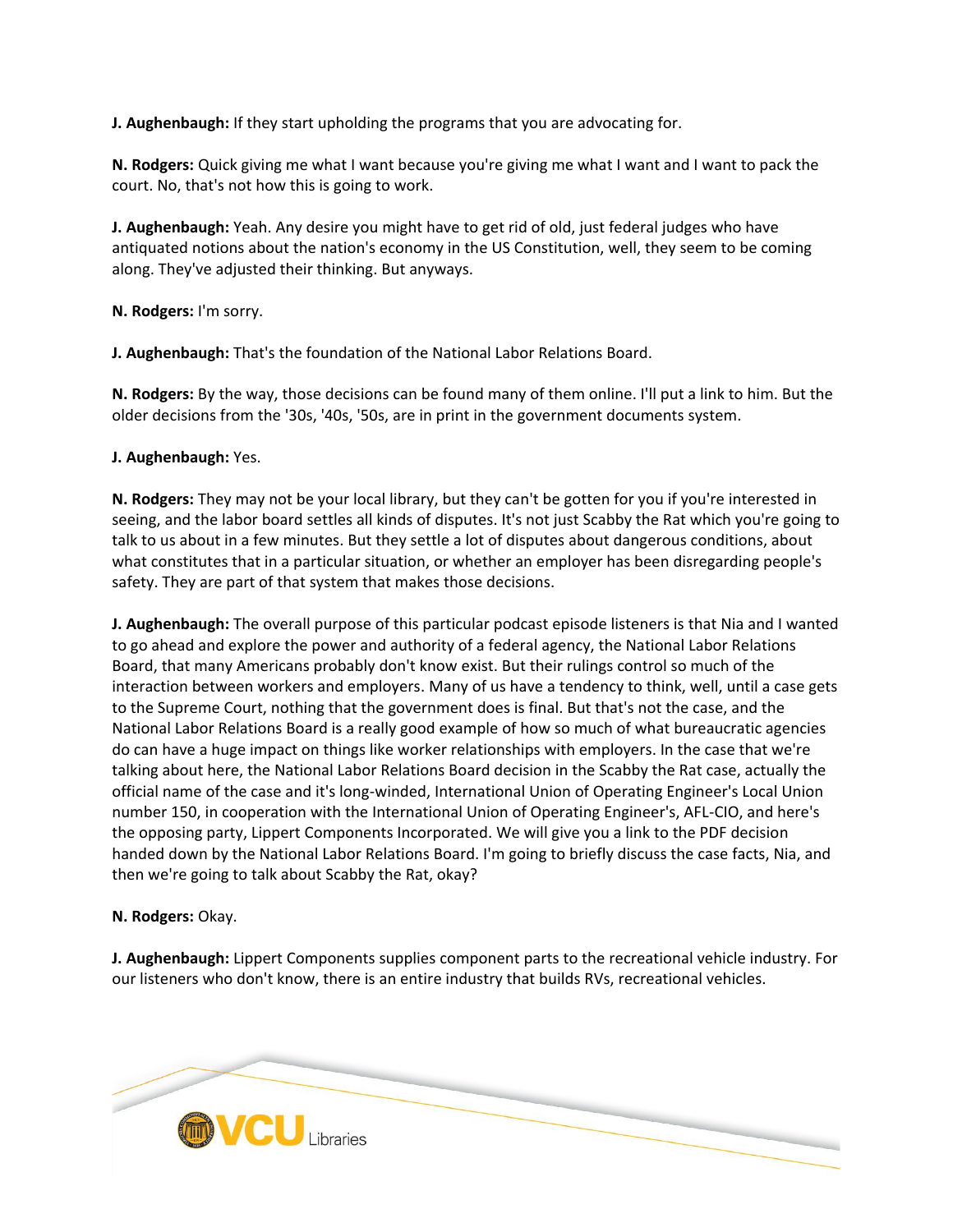**N. Rodgers:** Heck yeah. When I retire I'm going to buy one and drive all over the country and go to all the national parks. The earlier episode of National Park visits.

**J. Aughenbaugh:** Yeah. I have a couple of family members, Nia that own RVs. Before the pandemic, every summer, they would take their vacation from work and they would spend two to three weeks just driving their RVs to various parks as Nia just mentioned. See our previous episode about national parks. Of course, my favorite story about RVs is that we actually have a US Supreme Court Justice, Clarence Thomas.

**N. Rodgers:** Yes, we do. It's right, you might see Justice Thomas parked next to you in the national park hooked up to the waterline and sitting out having a beer. Actually, I don't know if he drinks beer or not.

**J. Aughenbaugh:** Clarence Thomas and his wife Jenny about a decade ago when he bought a high-end RV.

**N. Rodgers:** That is the other thing those RVs can come in the form of I tricked out my van to be an RV, that's van life for people who want to go look on YouTube. That's the cheapest level of that, but that's not the equipment we're talking about. We're talking about that high-end 200, 300, \$400,000 RV that is basically your house on wheels. It does everything. Here's my movie screen where I can watch the latest releases of whatever. Yeah, it's amazing what they can do with an RV.

**J. Aughenbaugh:** Listeners, some of these RVs are probably better equipped.

**N. Rodgers:** Than my apartment for sure. For sure. Some of them are bigger than my apartment, some of them are the size of a semi. But anyway, they make these components.

**J. Aughenbaugh:** They supply component parts to the RV industry. They rented equipment from a firm that was involved in a labor dispute with the International Union of Operating Engineers.

**N. Rodgers:** Lippert is just renting equipment from Bob's company. Bob's company is the one that's in the dispute with its labor force?

- **J. Aughenbaugh:** Yes. Okay.
- **N. Rodgers:** In this case, Bob's company is the
- **J. Aughenbaugh:** Thor Industries.
- **N. Rodgers:** the other firm? Okay, Thor.
- **J. Aughenbaugh:** Thor Industries.
- **N. Rodgers:** Thor, even better than Bob, that's going to use from now on. Okay.

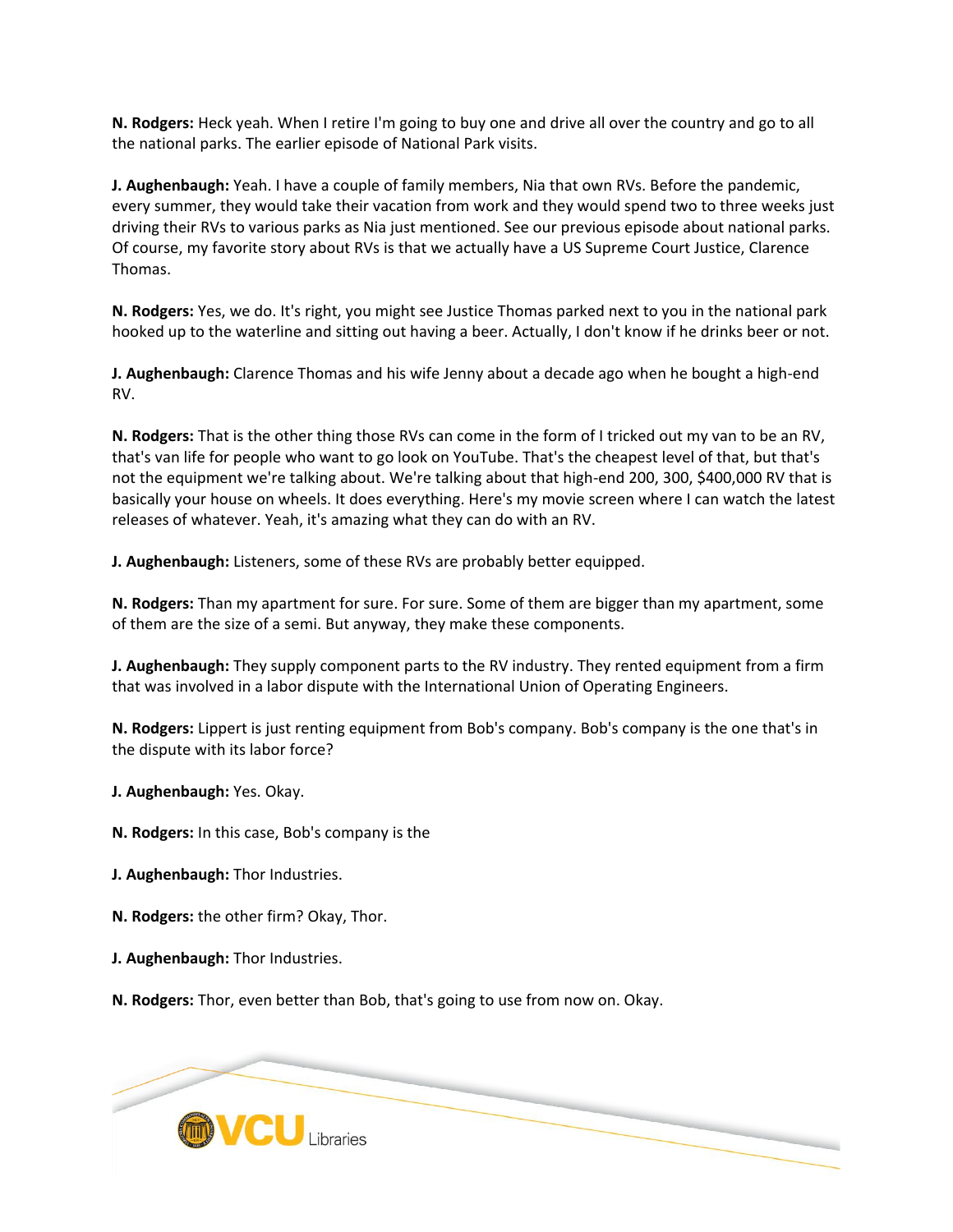**J. Aughenbaugh:** Yes. In the language of the National Labor Relations Board, Lippert Components is a neutral party.

**N. Rodgers:** Right because they're not involved in that, they don't have a problem with their employees. They don't have a problem Thor's employees because they're not part of that. They're just

**J. Aughenbaugh:** That's right.

**N. Rodgers:** Renting the equipment. Like when you go and you rent a vacuum, like a floor cleaner from Kroger. If Kroger's having a dispute with its employees, that's got nothing to do with you.

**J. Aughenbaugh:** Yeah.

**N. Rodgers:** You are just here to get the floor cleaner. That's all you're here to do.

**J. Aughenbaugh:** Yeah, and the floor cleaning company would be the neutral party.

**N. Rodgers:** Right.

**J. Aughenbaugh:** But one of the tactics that unions will use to put pressure on the employer that they do have a dispute with is to petition, okay? Lobby, okay?

**N. Rodgers:** Yell at.

**J. Aughenbaugh:** Yell at, pass out handbills and flyers to companies that do business with the employer, that the union has a dispute, and that's what happened here.

**N. Rodgers:** So Lippert is the one who ends up with the rat on their front lawn?

**J. Aughenbaugh:** That's where we get to scabby the rat. The union in this case, employed various inflatable scabby the rats outside of the Lippert companies exhibit at a trade show to bring attention to the fact that some of the companies doing business with the Thor Industry, need to put pressure on the Thor industry to actually negotiate in good faith with the union. Lippert Components was like, hey wait a minute here.

**N. Rodgers:** We didn't do anything. We're not responsible for Thor's difficulties with its employees. We are not the world's peacekeepers nor are we the world's union solving issue, like this is not okay.

**J. Aughenbaugh:** Yes. Okay.

**N. Rodgers:** Oh, side note to the side note. Scabs are people who cross picket lines

**J. Aughenbaugh:** Yes.

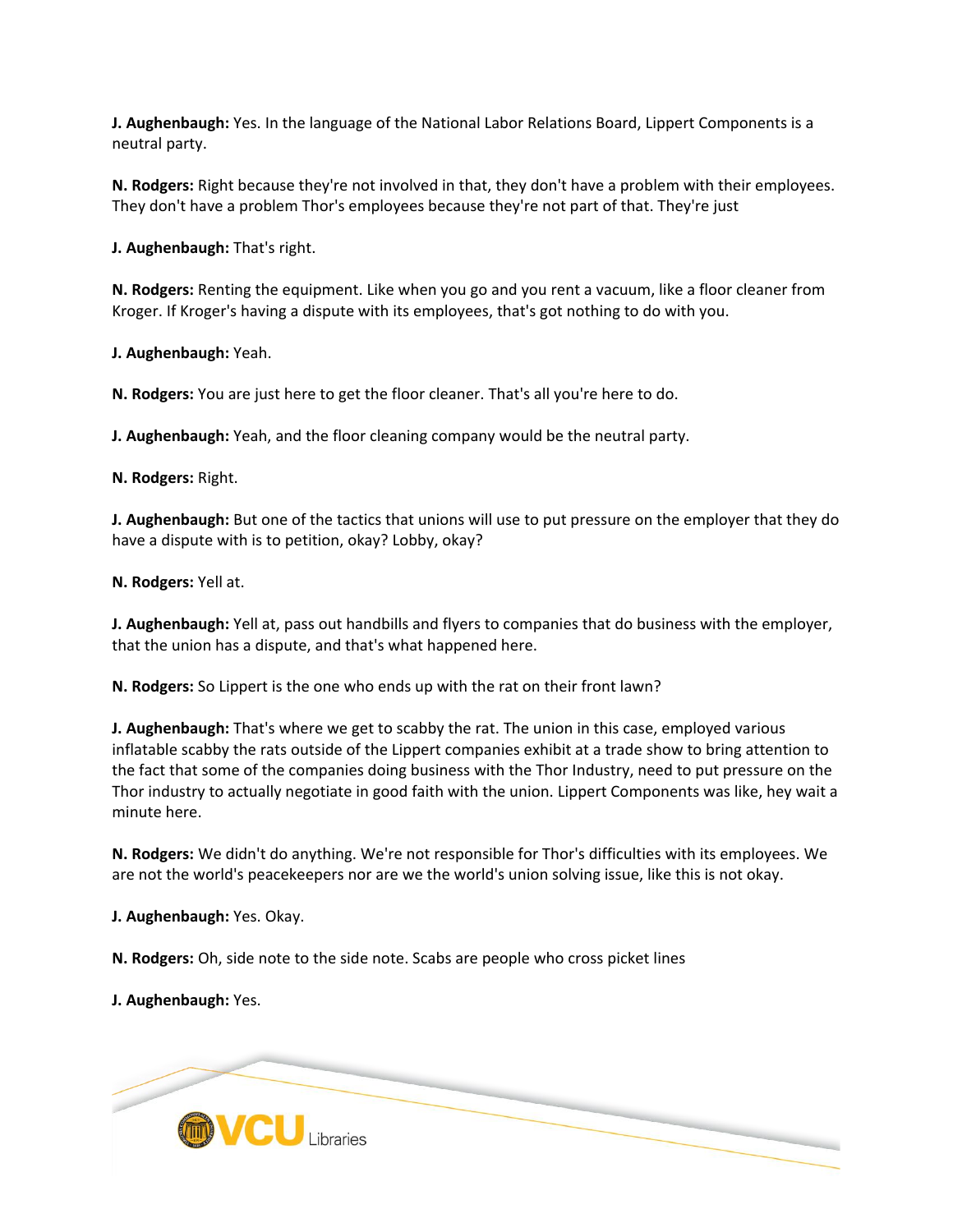**N. Rodgers:** Or strike lines. If a union strikes out of a shop and somebody comes into work, like an outside person comes into work, they're not part of the union or their union member

**J. Aughenbaugh:** Yes.

**N. Rodgers:** They're called scabs.

**J. Aughenbaugh:** Yeah.

**N. Rodgers:** That's the crude mean term for them. I mean, that's just a person who needs a job, but whatever, that person is called the scab because they're not supporting the union, hence the scabby, and you're being a rat because you're also not supporting the union, right? That's the reason he's got that name.

**J. Aughenbaugh:** That's right, and it is a large inflatable rat.

**N. Rodgers:** How how tall is he?

**J. Aughenbaugh:** Do you recall what is it?

**N. Rodgers:** He's 12 feet tall. He's a 12-foot tall, bloody mouth rat. If that was outside of my business, I would want that taken down immediately. Like that's drawing inordinate negative attention to my business. That is not okay.

**J. Aughenbaugh:** Yes and a reasonable person would draw the inference that the union has issues with the neutral party.

**N. Rodgers:** Exactly. That the neutral party has done something bad.

**J. Aughenbaugh:** Yes.

**N. Rodgers:** That's what I would think. If I drove by a 12-foot tall rat in front of your house, I would think, Oh, that guy has really pissed somebody off and his family.

**J. Aughenbaugh:** Yes.

**N. Rodgers:** Right

**J. Aughenbaugh:** Yes. What you have here is the classic constitutional rights conflict. On one hand, the union argues we have first amendment rights to peaceably assemble. To protest.

**N. Rodgers:** Right.

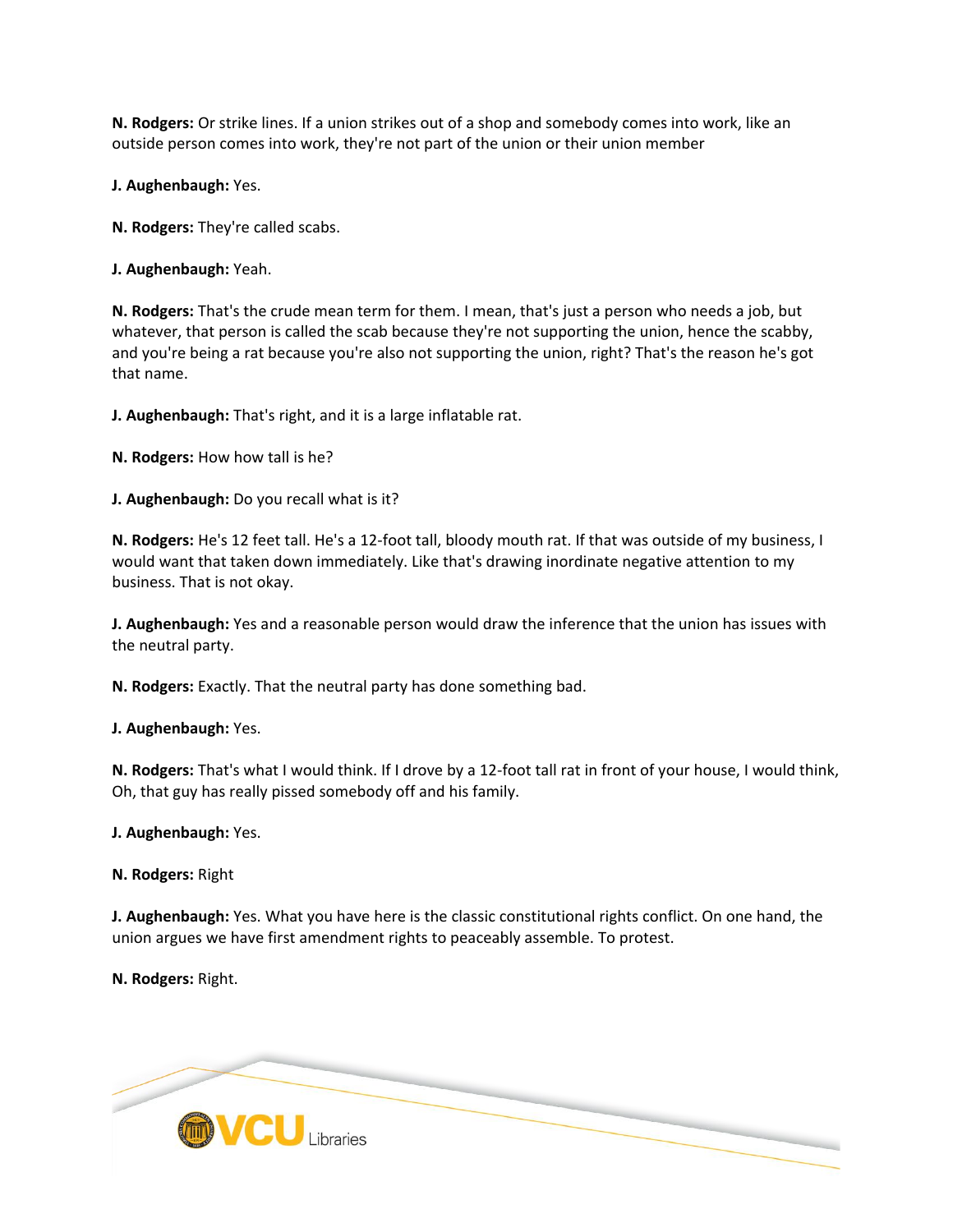**J. Aughenbaugh:** Okay? Whereas Lippert Components argues, hey, we have a constitutional right to use our property to engage in our business without this negative attention, without this harassment.

**N. Rodgers:** Right.

**J. Aughenbaugh:** Right? Now, not surprisingly, the Supreme Court in a case in 1989, the Florida Gulf Coast Building and Construction Trades Council case drew a distinction between active union protests versus merely handing out handbills and other protected expressive speech. Basically the court went ahead and said that

**N. Rodgers:** Okay. Picketing is an active thing, right? You're standing out front,

**J. Aughenbaugh:** Yes.

**N. Rodgers:** you're walking back and forth. You're clearly drawing attention physically and you're probably shouting things.

**J. Aughenbaugh:** Yes.

**N. Rodgers:** As opposed to, I'm just handing you a piece of paper that says, this company sucks and here's why.

**J. Aughenbaugh:** Yeah, they do business with another business who treats their workers poorly.

**N. Rodgers:** The Supremes have pulled those two things apart and said they are different.

**J. Aughenbaugh:** That's right, yeah the latter is protected, the former is not.

**N. Rodgers:** Because the former is harassment.

**J. Aughenbaugh:** That's right.

**N. Rodgers:** Okay.

**J. Aughenbaugh:** The National Labor Relations Board has taken that Supreme Court ruling, and in the case of Lippert Components, one of their administrative law judges ruled against Lippert Components and the National Labor Relations Board in a three to one decision confirmed the administrative law judges decision.

**N. Rodgers:** Saying, it's okay for you to put up a rat in front of these peoples because it's passive?

**J. Aughenbaugh:** It is passive. That's right.

**N. Rodgers:** It's just standing there being creepy.

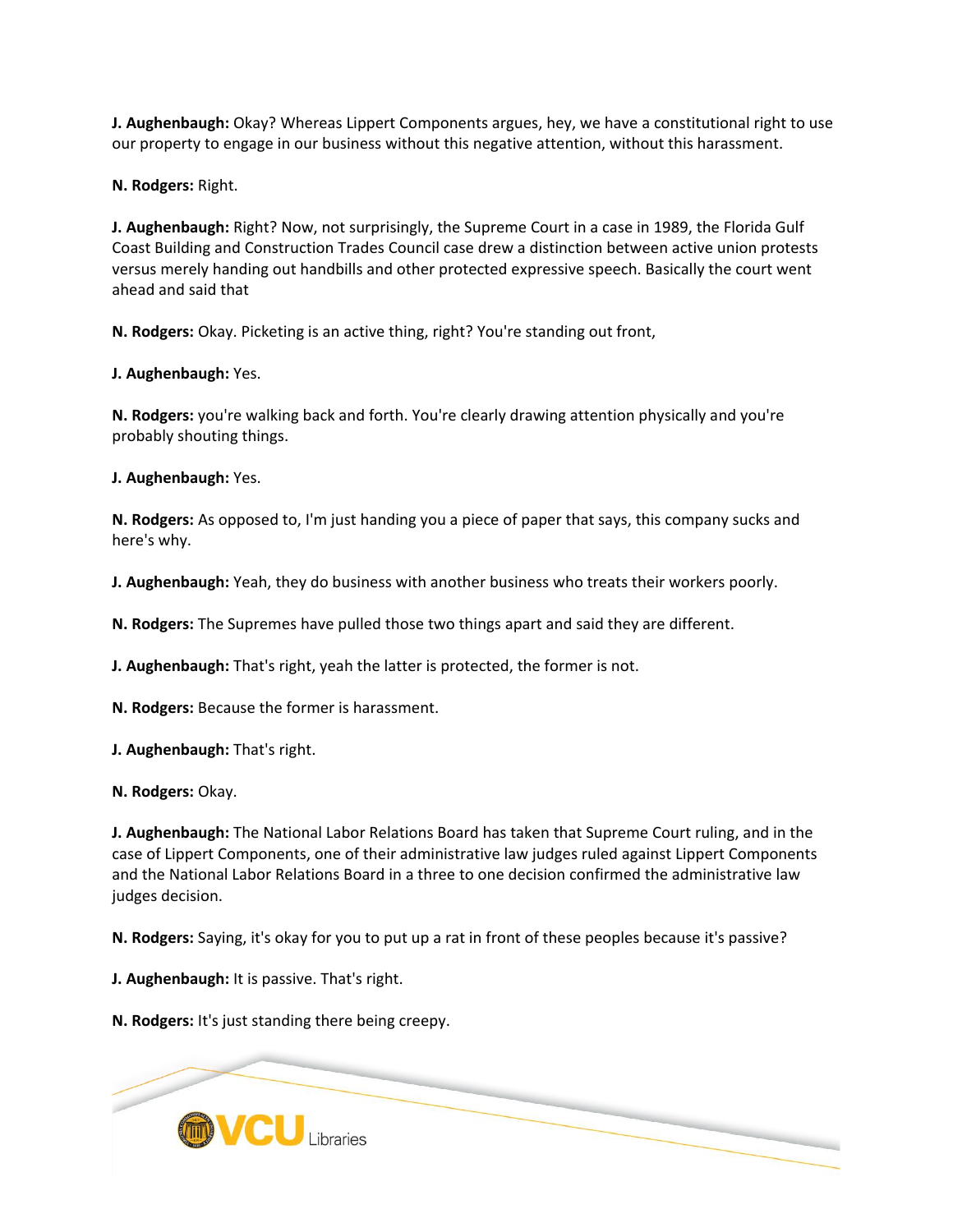**J. Aughenbaugh:** Yes. That's right.

**N. Rodgers:** Yeah, I mean, I find it creepy. Some people might find it adorable, but I find it creepy.

**J. Aughenbaugh:** But you emphasized the correct adjective. It's passive, right?

**N. Rodgers:** Right. It's just standing there.

**J. Aughenbaugh:** Yeah, it is just standing there.

**N. Rodgers:** If it were standing there, but it had a microphone inside and they had recorded messages that were, you know, these people are scum and blah, blah, blah. That might change that decision.

**J. Aughenbaugh:** Yes. Or if it was a robotic rat.

**N. Rodgers:** Twelve-foot rat, now, that is the thing of my nightmares. Thank you.

**J. Aughenbaugh:** Okay. That went ahead and got in front of your face or one of its paws went ahead and clutch people as they walk into your business, okay? Or try to bite you.

**N. Rodgers:** The thing about picketing too is that picketing usually takes place on a site, like it makes it harder to physically get into the building because that's the point of picketing. Point of picketing is to make people have to walk through a phalanx of people who are grumpy at this company in order to get into the company. Whereas a rat standing off to the side of a door is gross, and it's scary, but it's not preventing you from

**J. Aughenbaugh:** Yeah, in economics terms, Anita, what you're describing is the purpose of picketing is to not only draw attention to somebody or some businesses or some government agency's behavior that the picketers find troublesome. The idea of picketing is to, in economic terms, increase the transaction costs of those neutral parties who want to do business, okay?

**N. Rodgers:** I see. Right. Somebody has to cross that line. They have have to courage to do that. They have to really want what's inside. They're going to get inside and they're going to say what the hell is all that about?

**J. Aughenbaugh:** They may be video, they may be recorded. As frequenting a business, again, who mistreats their unions or discriminates against these people. I live nearby to the Virginia Employment Commission office here in Richmond. I've actually seen a lot of unhappy people in the last few months because the VEC has a huge bake backlog of appeals. Trying to get into that building where you have people outside who are like, "These people don't care about those of us who are unemployed." That increase their transaction cost. It makes you think twice about wanting to enter the building.

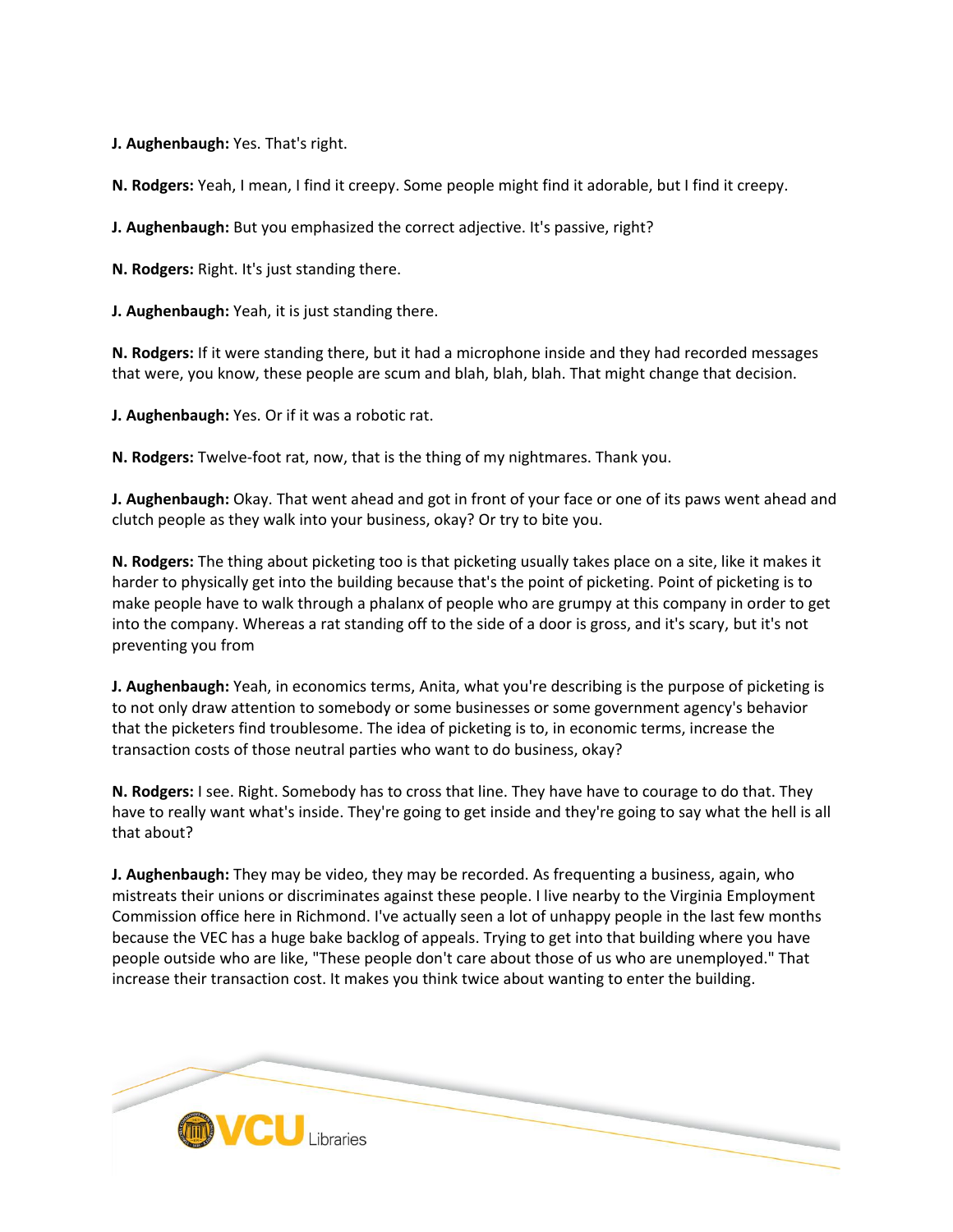**N. Rodgers:** If it's a business it's going to lower their commerce. Some people are going to drive up and say, "Oh heck no". They're going to drive away. They're just not going to be interested.

**J. Aughenbaugh:** They're going to go to another business, whatever the case may be. But the larger point here and this is what fascinates both you and I about this, is that the National Labor Relations Board has the authority to conduct a hearing and issue a decision that has the effect of a court decision, and this is what's called adjudication. Administrative judicial proceeding. Notice the combination of the two words there Nia. It's an administrative judicial, if you will, hearing in decision. This isn't a court per se issuing a decision. This is an administrative body, a bureaucratic agency that has been given authority by Congress to go ahead and judge whether or not somebody has complied with or violated National Labor Relations Board Regulations.

**N. Rodgers:** I just say though, it is vitally important that we have these agencies because the court system would be so clogged. We would never get anything decided by anybody because there would be so much backlog. Right before we met, I pulled up the labor relations because I wanted to see what their most recent case is and by the way, their most recent case was yesterday. Yesterday they had 10 filings. It may be more than that. No, it's more like 20 filings yesterday. I mean if that's one day out of the year, so they're getting filings at that number. if that was in the regular court system. Holy cow [inaudible 00:34:27] talk about uneven management if it was in the courts all the way across the United States at various levels and it would be terrible.

**J. Aughenbaugh:** You just mentioned one of the two main reasons why supporters advocate for agencies to have the authority to engage in adjudication. The one reason you just mentioned, if all of these disputes went to court, it would grind our federal court system to a screeching halt. The second is, is it not better to have the experts in labor law that work for the National Labor Relations Board take a first cut at these disputes, before sending these disputes to very general, let's face it, federal court judges are generalists. Not only do they hear constitutional disputes, but they may hear legal disputes about labor, the environment, commerce, the treasury department, drug crimes. They're generalists, but adjudication within agencies is done by the experts in labor law.

**N. Rodgers:** You have labor law lawyers who are coming before labor law specialist to have a labor law discussion. You're cutting out all the people who are saying, ''Now, could you explain to me a union again?'' Judges know what unions are.

**J. Aughenbaugh:** [inaudible 00:36:22] We actually spend a couple of minutes explaining the concept of a neutral party as it relates to the National Labor Relations Act,.

**N. Rodgers:** Which you would never have to do in that situation because they all know what that is.

**J. Aughenbaugh:** They all know it.

**N. Rodgers:** The first thing you'd say is, ''Your honor, we're a neutral party.'' That's the first thing you'd say, even if you're just talking to the board, you would say, ''Ladies and gentlemen, we're in neutral party.''

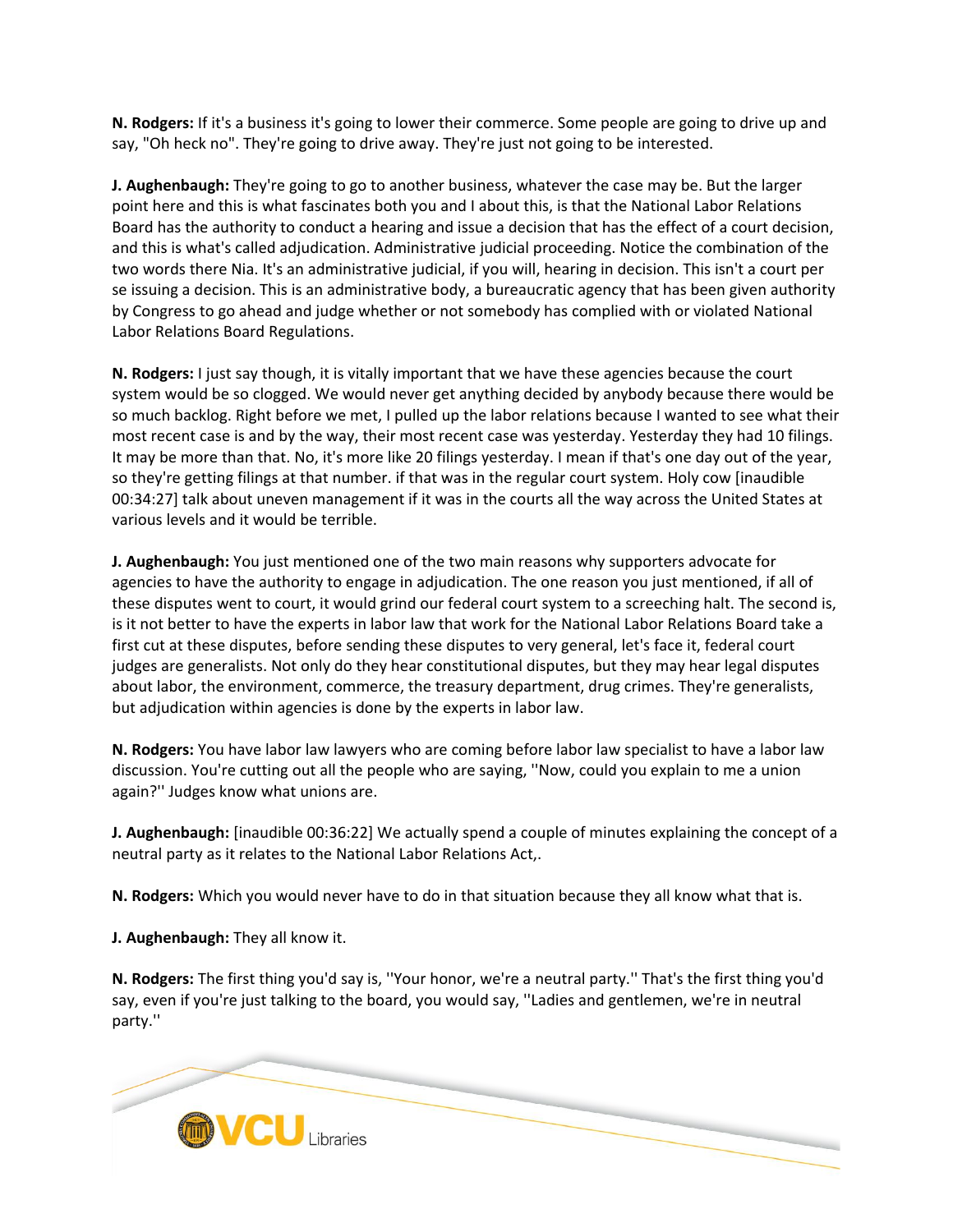**J. Aughenbaugh:** We need the definition of a neutral party and X, Y, and Z, while the rest of us would be stumbling saying, ''Wait a minute, can you-all wait? Because I need to go ahead and find that section of the National Labor Relations Act, which actually defines a neutral party.''

**N. Rodgers:** They know it [inaudible 00:37:13]

**J. Aughenbaugh:** They know the chapter and the verse. They know the regulations that are further explained what a neutral party is. The rest of us would be like, hey, I'm going to have to get back to you.

**N. Rodgers:** I can see though on the flip side where people might say that is an awful authority for one group of people to have. They get to decide and then there's no disputing. There's no appeal process. The appeal process for that is to then go to the regular court system and attempt some other constitutional argument or something else.

**J. Aughenbaugh:** Basically what you have here is liberal components first had a hearing in front of an administrative law judge, an ALJ.

**N. Rodgers:** Who is a trained judge like that is a person who is trained in the law. I couldn't be an administrative judge?

**J. Aughenbaugh:** No, an administrative law judge is somebody who has developed an expertise in that specific area of the law. You have administrative law judges who for instance, work for Immigration and Customs Enforcement. They are immigration law experts.

**N. Rodgers:** They are appointed?

**J. Aughenbaugh:** Yes, and this is part of the controversy about administrative law judges. Administrative law judges, they are known as Article 1 judges, meaning congress has created them, and they don't work for the federal court system. They work for executive branch agencies.

**N. Rodgers:** They might favor the agency?

**J. Aughenbaugh:** That is one of the complaints of bar associations is that these judges are hired by agencies to issue decisions about agency behavior, and they don't have life tenure like Article 3 judges, they're usually employed on 8-10 year contracts and they can be fired without cause.

**N. Rodgers:** They need to find in favor of the agency to keep their job is a potential.

**J. Aughenbaugh:** It's a potential, if you will, variable to impartiality.

**N. Rodgers:** You said something and I want to make sure that we're clear with our listeners. When you say Article 1 or Article 3, you are referring to the Constitution of the United States?

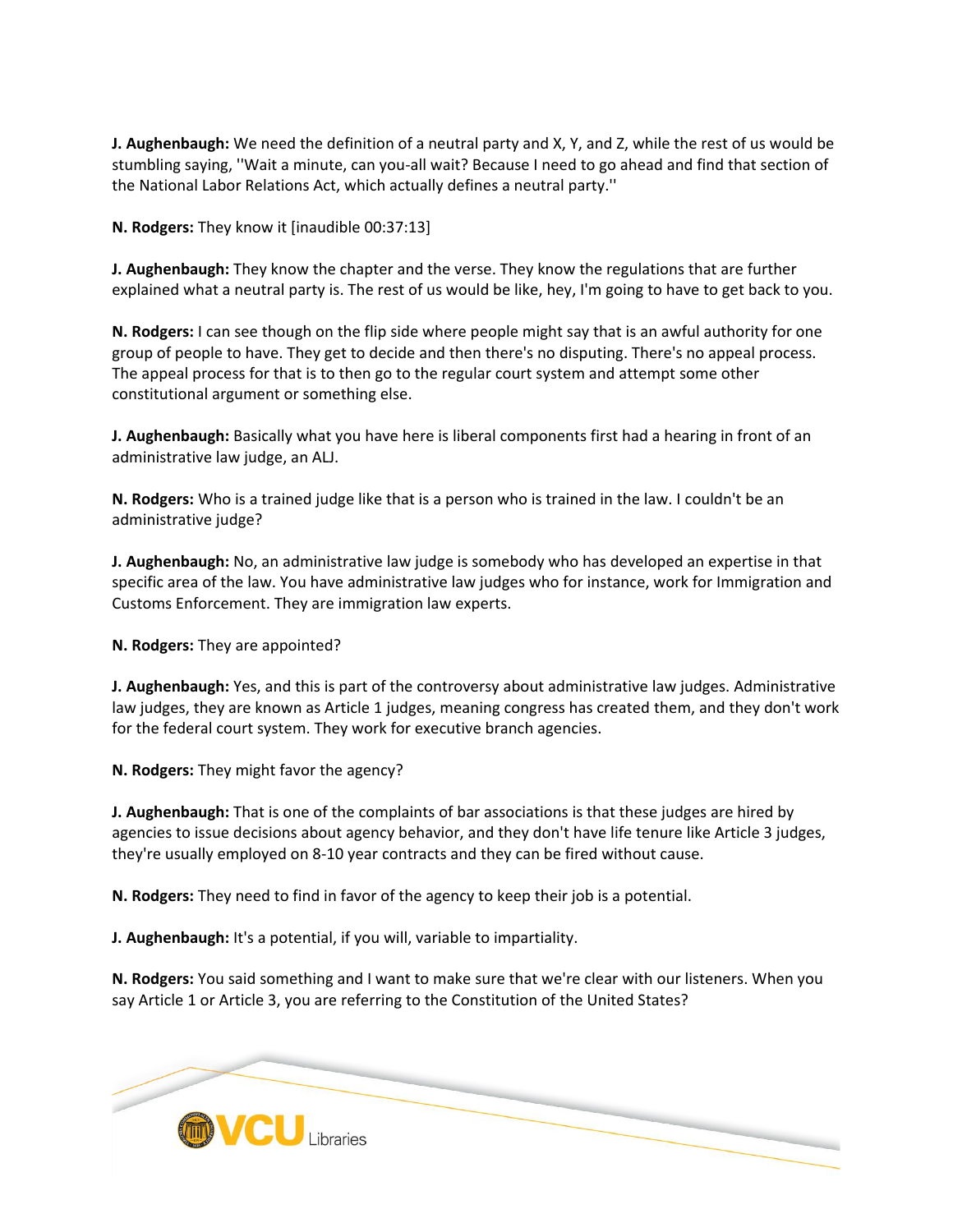**J. Aughenbaugh:** That is correct.

**N. Rodgers:** Article 1 gives all the congressional powers. Article 2 gives all the presidential powers, and Article 3 is the afterthought. By the way, we should have a court system.

**J. Aughenbaugh:** Federal court system.

**N. Rodgers:** By the way, I say that only because it's short.

**J. Aughenbaugh:** She says that listeners sarcastically because, again, in previous podcast episodes, we have both remarked that when you compare Article 3 to Articles 1 and 2, it really did look like the delegates at the Constitutional Convention were just like, "Yeah, we should probably have an independent judiciary, but we've spent a lot of time here in Philadelphia."

**N. Rodgers:** It's hot. We want to go home.

**J. Aughenbaugh:** ''In the summer, and I haven't seen my family and it's a really long carriage ride back to Mane''.

**N. Rodgers:** Let's just jot something down and we can move on.

**J. Aughenbaugh:** Let's go back to this case. Liberal components first had a hearing in front of an administrative law judge. The administrative law judge issued a decision, and at that point, the decision is not final until the board, the National Labor Relations Board, either accepts it or rejects it.

**N. Rodgers:** That's your secondary level of accountability.

**J. Aughenbaugh:** That's the checking balance within the National Labor Relations Board. Until the board issues a final decision, liberal components cannot file a lawsuit in federal court. Why? Because of a rule of justice ability known as rightness. A case is not right for the federal courts to hear until the parties have exhausted all other avenues of appeal and technically until the National Labor Relations Board issues a final decision. That's not a completed appeal process. Yes. By the way, by the time you work through the agency hearing an appeal process, most Americans do what?

**N. Rodgers:** I would assume they give up.

**J. Aughenbaugh:** They give up.

**N. Rodgers:** They're exhausted, their business is either run into the ground.

**J. Aughenbaugh:** The system has chewed them up and spit them out. But again, let's just say for instance, Nia, Lippert components doesn't want to go through the hearing in front of administrative law judge. Then we're back to the concern you referenced a few moments ago. Everybody that gets an adverse, if you will, decision from a federal government administrative agency would just run to court.

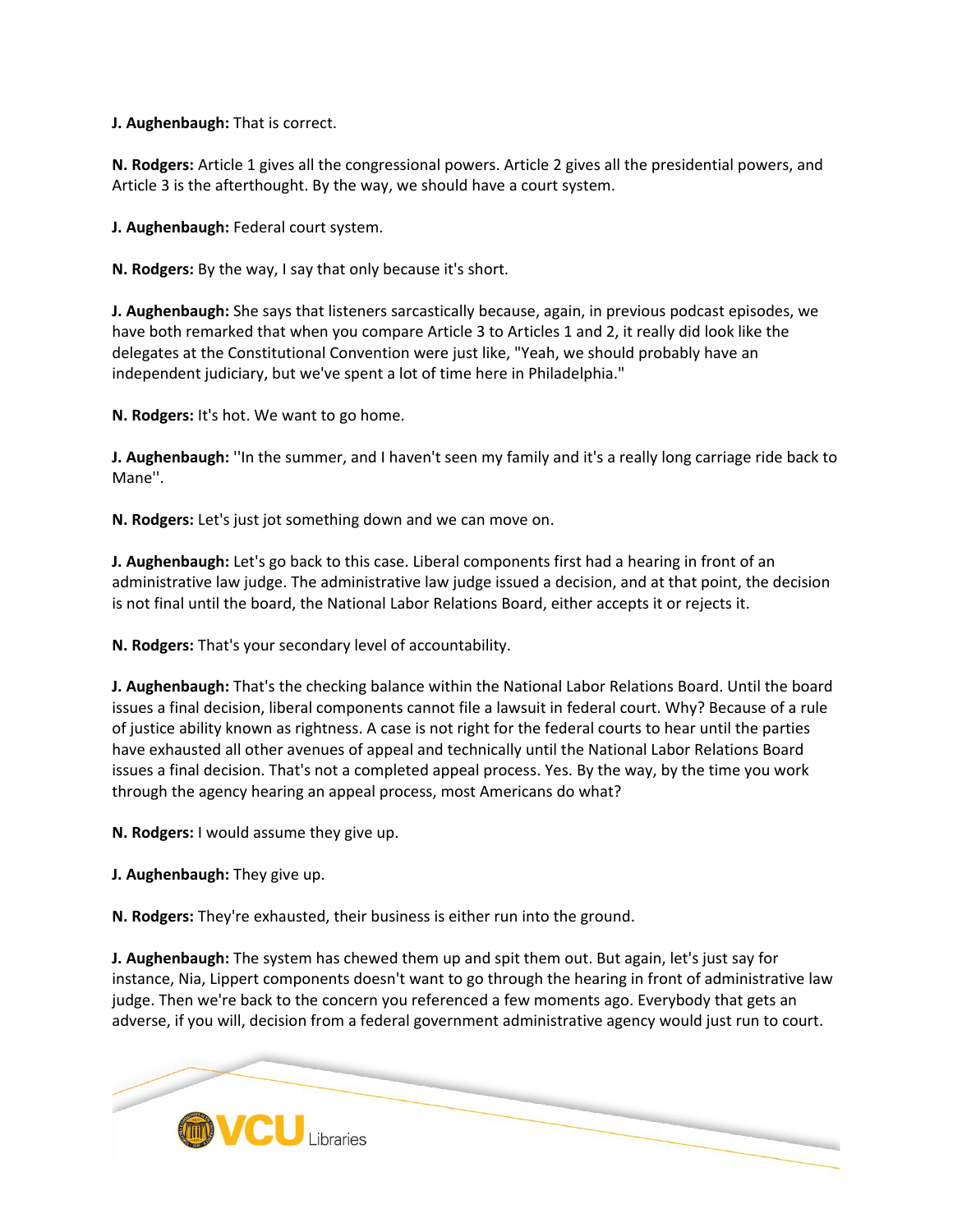**N. Rodgers:** All this would do would delay it.

**J. Aughenbaugh:** Yes. Then you would have executive branch agencies basically spending all of their time not actually implementing laws, but defending themselves where, Nia?

**N. Rodgers:** In the various court systems.

**J. Aughenbaugh:** That's right. In the federal courts. Now you would have both an executive branch, but also a judicial branch problem because the executive branch would not be implementing law and the judicial branch would be like, oh good Lord, we got yet another National Labor Relations Board case.

**N. Rodgers:** The National Labor Relations Boards members are appointed presidential appointees or are they-?

**J. Aughenbaugh:** The NLRB's board members are appointed on staggered terms. No one president theoretically can appoint all the members to the National Labor Relations Board. They are considered an independent regulatory commission. When the National Labor Relations Board was created, the thought was we need to remove politics from what the board does because if unions thought that board members were only appointed by business-friendly presidents, then they would have no faith in the board.

**N. Rodgers:** Right.

**J. Aughenbaugh:** Businesses would have no faith in the board if union-friendly presidents appointed members to the board.

**N. Rodgers:** So they're staggered for that reason so that you always have a mixture.

**J. Aughenbaugh:** Yeah. They are staggered for that reason, that's right.

**N. Rodgers:** You always have a mixture?

**J. Aughenbaugh:** Yes.

**N. Rodgers:** Although some presidents choose not to put people on the National Labor Board and not just for this agency, but also for other agencies that have a similar system. Sometimes they won't appoint board members because they don't believe in the agency or they want to weaken the agency or they want to weaken the system.

**J. Aughenbaugh:** President Trump avoided putting members on certain boards because most independent agencies cannot meet an issue final decisions if they don't have a quorum.

**N. Rodgers:** Right. Which would be three out of five.

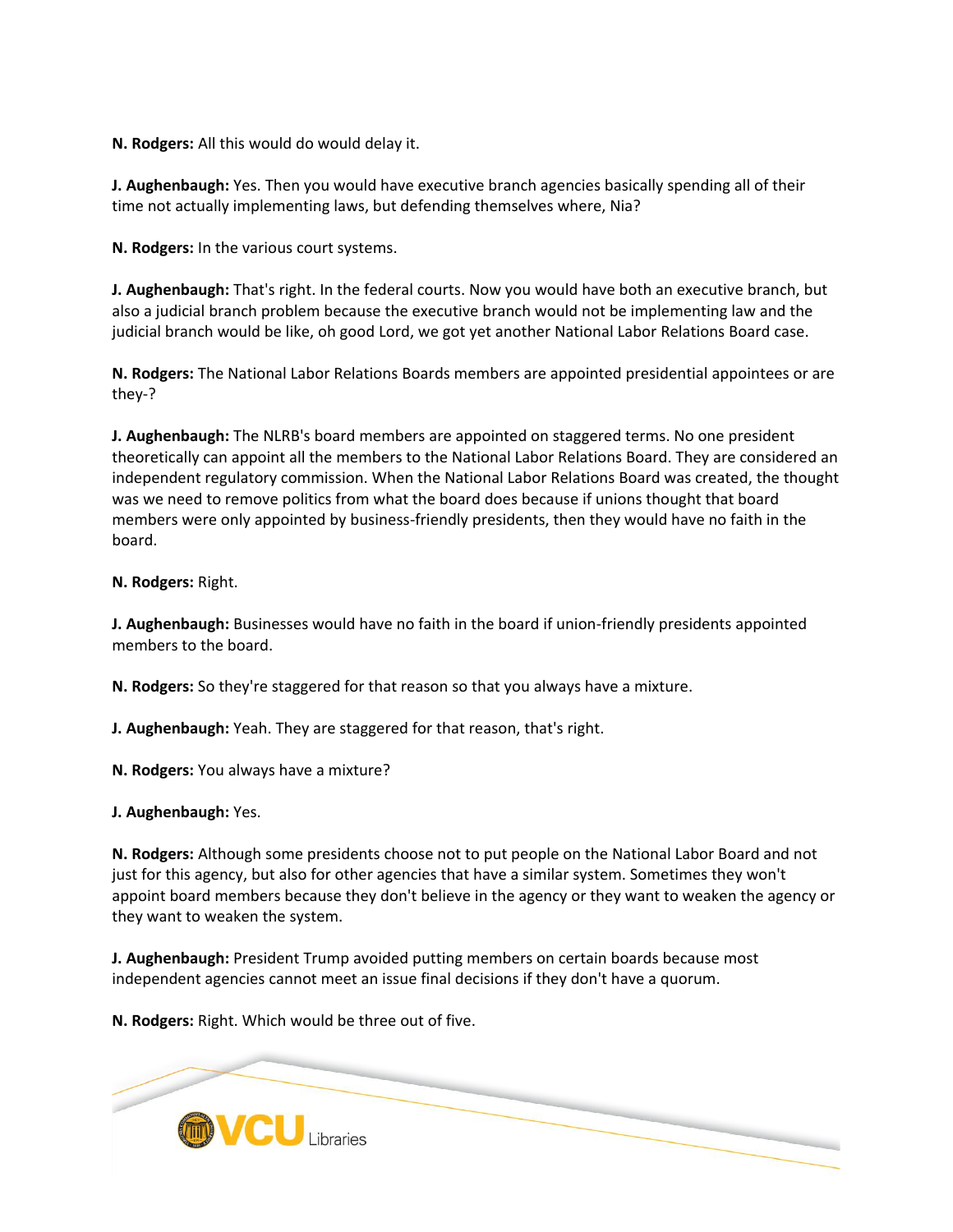# **J. Aughenbaugh:** That's right.

**N. Rodgers:** If the positions are open and you don't fill them they can't meet and they can't solve things. I noticed one of the things that was filed yesterday, one of the allegation. There's always a list, I will put a link to the case listing so that you can just if you're curious, go look. Basically, tells you who's putting the dispute in, and then it puts in the allegation. The allegations are things like bad faith negotiating or communicating threats. It's that thing that they are trying to settle. Did these companies say they were going to work with the union and then walk away from the table? You don't get to do that. If you say you're going to negotiate in good faith and you have to actually do it.

**J. Aughenbaugh:** Well and also vice versa. Employers, in file claims with the National Labor Relations Board accusing unions of engaging in behavior that is prohibited by the law, which is what Lippert components did. Lippert components went ahead and said, "Hey, wait a minute here. We didn't do anything wrong and this union is engaging in speech activities that violates the National Labor Relations Board Regulations." But anyways, you had an example you wanted to touch upon.

**N. Rodgers:** Well, I just wanted to read off and by the way, I'm not suggesting that any of these companies are acting in bad faith or good faith. I don't know. These are all the initial filings, but I just wanted to read off Aramark, Albertsons, Kaiser Permanente, United Parcel Service has three, the United States Postal Service, Durham School Services. It's not GT technologies, United States Postal Service, again, Frontier communications, Teamsters Local. It doesn't matter whether the firm is private or public. It doesn't matter whether it's a government agency or not a government. All of those labor disputes are filed with this particular group.

## **J. Aughenbaugh:** Sure.

**N. Rodgers:** That's why you get hundreds and hundreds and hundreds of filings in a month. The issue that Amazon has had with unions and union-busting or not telling people that they're allowed to unionize, each one of those cases in each one of those Amazon warehouses would come up separately. It doesn't come up as all of the employees of the United States Postal Service are bringing office dispute. It's the United States Postal Service in Hopkinsville, Kentucky is this particular one that I'm looking at.

## **J. Aughenbaugh:** Yes.

**N. Rodgers:** There are assigned regions. There's regions for the labor board. Well, it's not one set of judges. It's judges in the region in Ohio and the region in Georgia and the region in Illinois and the region in Virginia. Because they're trying to settle it as locally as they can it sounds like.

**J. Aughenbaugh:** Well, and meaning even before a judge gets involved, you might have a staffer for the National Labor Relations Board that will take a look at the claim and then make a recommendation as to how the board can best address the dispute without there being a National Labor Relation Board hearing. Hearings are costly. Nia, you and I've talked about this. Whether we talk about a court case in a federal court system, a state court system, but even cases for agencies that have the authority of

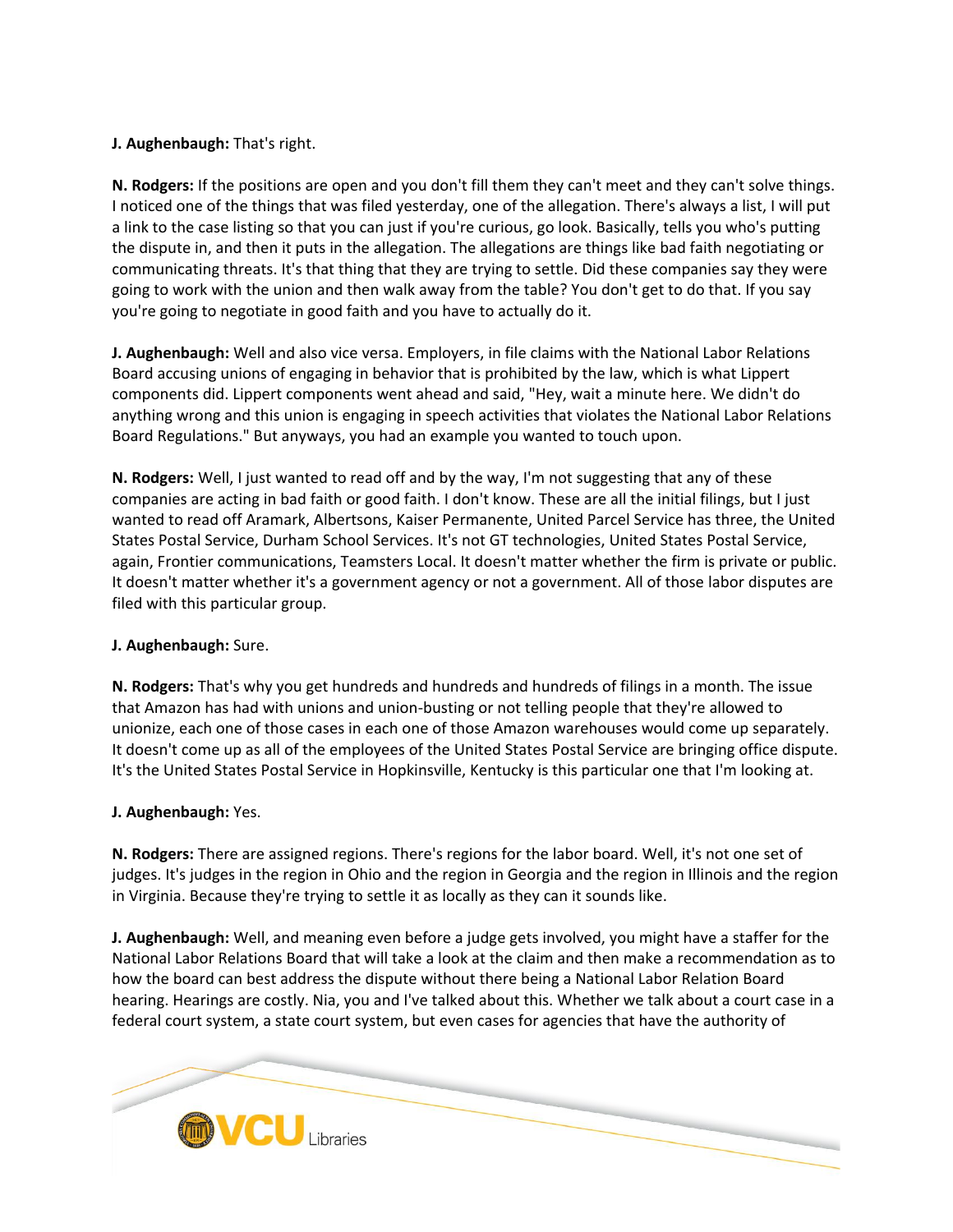conducting adjudication, hearings are expensive. You're going to have staffers who are going to read these complaints and make a recommendation to board attorneys and higher-ups.

**N. Rodgers:** Right.

**J. Aughenbaugh:** Hey, this might be the best way to arbitrate this dispute without a hearing. Because once it goes into the hearing system, then things tend to get adversarial. You're talking about employers in unions who all of a sudden have to drop everything for the hearing. Administrative hearings are not as rigorous as federal court hearings, but they have to follow a process Nia, that's actually laid out in a law that we've discussed previously on this podcast, the Administrative Procedures Act of 1946. An agency just doesn't go ahead and say, "Yeah, we really don't like the United States Postal Service. Postal Service, you violated one of our regulations." No, they got a follow a hearing process.

**N. Rodgers:** Side note, I can tell you that looking at the process for this board, there is a charge. Then it goes to an investigation which can either lead to withdrawal or to an injunction. Then after that, there's the complaint and the answer which can lead to an injunction or it can lead to a hearing and decision. Then beyond that, there's dismissal or remedial older or other disposition. Seriously, these are the processes and then the court enforcement and review at the end. That's why it's exhausting.

**J. Aughenbaugh:** The hope is when Congress gave executive branch agencies, by and large, starting with the New Deal adjudication authority, the hope was, again, you're talking about competing interests, Nia, the balancing of competing interest. The hope from Congress was, on one hand, we don't want to go ahead and burden the federal court system. On the other hand, we want to maintain the rights and liberties, in this particular case, workers and businesses. Again, there's a reason why some metaphors exist. But you want to talk about threading a really, really tiny needle. Good luck with that. By the way, for listeners who might be students at VCU, if you found this discussion interesting or something you want to delve into even more, a gratuitous self-plug, take my administrative law class that I offer every spring. It's called administrative law because we talked about this.

**N. Rodgers:** If you were at another institution, there's probably a class like that local to you that you can take and if you're not in an educational institution, then sometimes you can take those classes at a reduced rate as a community member in order to learn more.

**J. Aughenbaugh:** You can audit the class. But I mean, this is the kind of thing. Again, there are trade-offs. We've identified easily half a dozen trade-offs in this discussion, of having agencies be given the authority to handle these disputes. But once you go ahead and create rights and you want to regulate interactions between two rather important parts of the American economy.

**N. Rodgers:** Employers and employees.

**J. Aughenbaugh:** Post Civil War as the nation's economy shifted from agrarian to industrialization, you had employers and employees. How do you go ahead and protect the interests of both who are extremely important for the nation's economy? Extremely important. Really. Post-World War II, the United States rise as a world power wasn't just that we add a whole bunch of nukes.

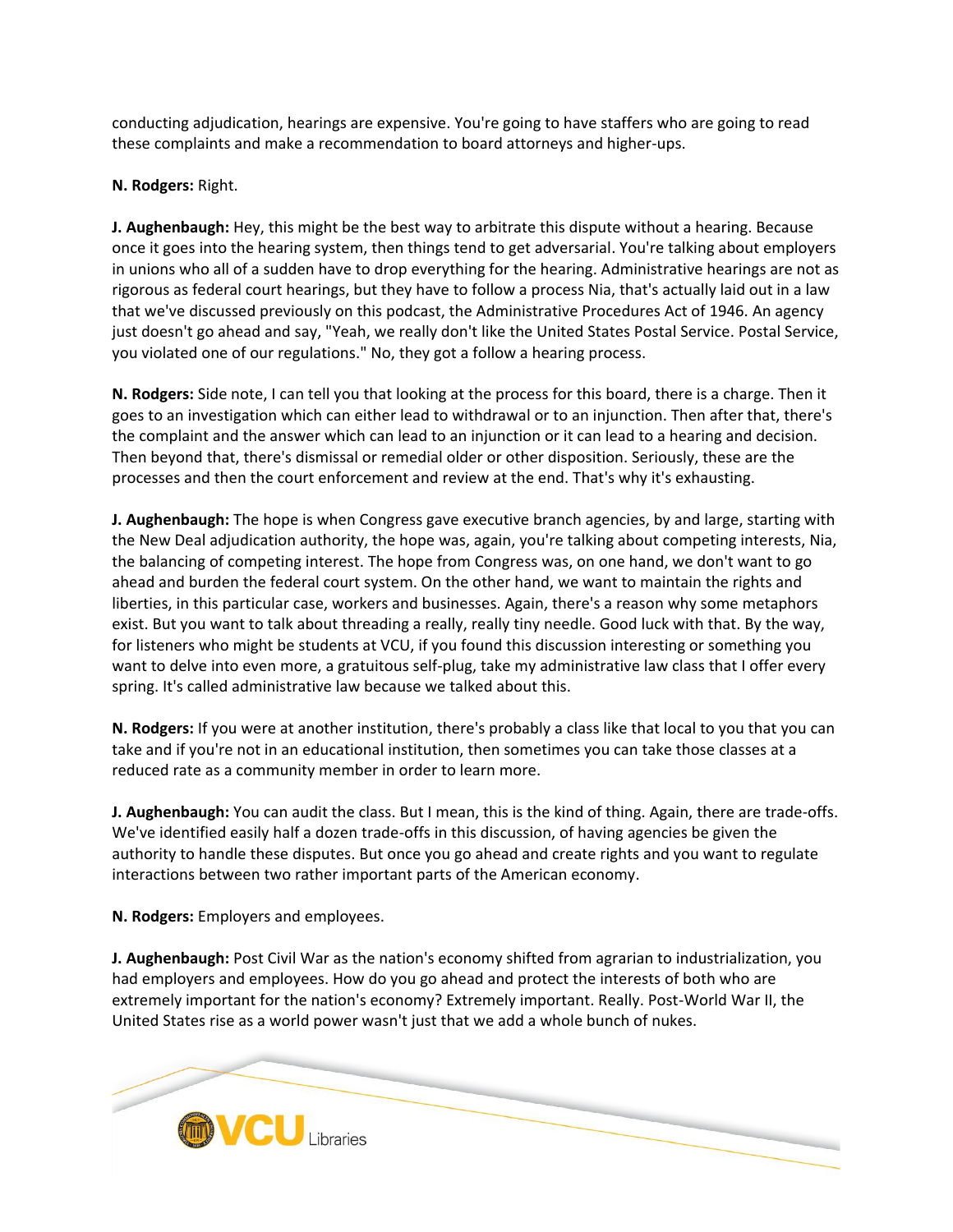**N. Rodgers:** We also had an enormous labor force.

**J. Aughenbaugh:** We had the kind of economic growth that you've hardly seen in world history.

**N. Rodgers:** That nations dream of.

**J. Aughenbaugh:** How do you go ahead and make sure that these two important elements of that economic growth are getting along, they value one another, their rights and interests are protected and promoted?

**N. Rodgers:** To wrap us up, I want to ask one last question. Do you think that sometimes these disputes are filed to push the negotiations?

**J. Aughenbaugh:** Yes.

**N. Rodgers:** To get one side or the other to come back to the table and have a more reasoned discussion? Because it says in each one of these parts of this process that you can withdraw. Like at any point you can withdraw and say, you know what, never mind. We've settled it on our own.

**J. Aughenbaugh:** There is a literature within administrative law that does talk about how filing a claim with a regulatory agency that has an adjudication power or authority is seen as a negotiating tactic to force at least one of the parties in a dispute to actually take the dispute seriously because they don't want to go to a hearing. They don't want a final ruling from the board. You want to avoid that? Let's sit down and talk about this. Where is the consensus or middle ground here? But oftentimes it takes the filing of a complaint, we're serious. This is important to us. So you're going to sit down and actually talk to us?

**N. Rodgers:** It just seemed like when you look at the giant box that goes along the side of a flow chart that says you can withdraw at any time and you read along to it and it says parties have come to an agreement and all that other stuff, I was thinking, that's the labor boards way of saying, you don't have to keep this going if you can manage to arbitrate among yourselves.

#### **J. Aughenbaugh:** Yes.

**N. Rodgers:** If Lippert just walked out and said to the protesters, could you all just take the rat down? We will do our best to pressure Thor Industries to come to the table and talk to you but the rat is grossing out at least one of our users or whatever, then they could conceivably have worked that out among themselves. It's when the person gets recalcitrant, you walk out and you say, "Hey, would you consider taking down your 12-foot rat because it's scaring everybody?" They say, "No." Then you're like, "Okay, I'll file something to make you get it down." It turns out they were not able to do that because it is within their right to put up the 12-foot rat, which is just gross. Probably I would assume that once you get into a hearing situations because all of that has failed.